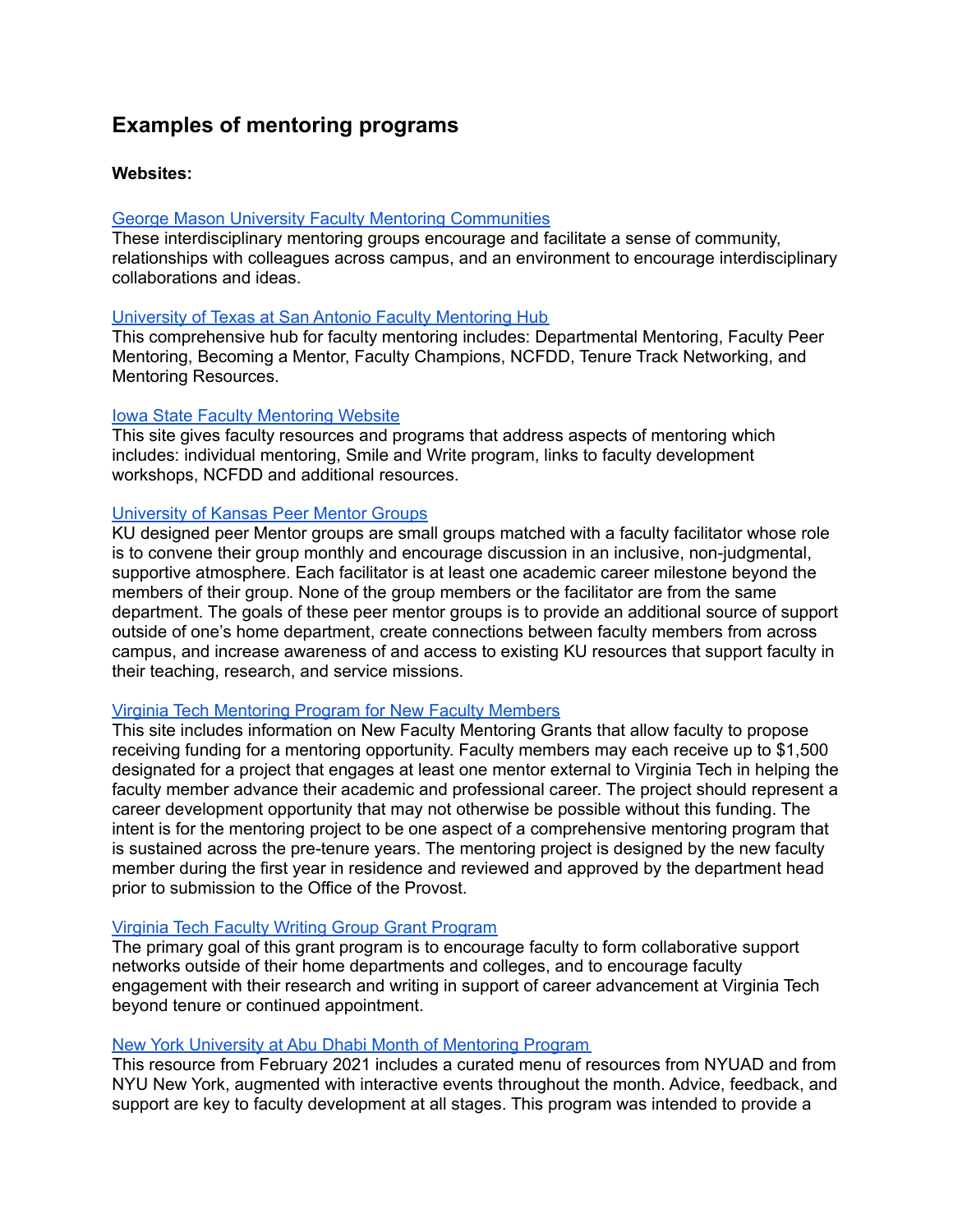structure for informal guidance on career development, with the aim of enhancing success and achievement of academic excellence for the entire NYUAD faculty.

## New York University at Abu Dhabi Early Career Faculty [Mentoring](https://nyuad.nyu.edu/content/dam/nyuad/faculty/faculty-development-diversity/nyuad-facutly-career-mentoring-program-spring-2021.pdf) Program

This document describes the Early Career Faculty Mentoring Program at NYUAD. All matching of mentors is performed by Deans.

## University of Colorado Boulder [Cross-Disciplinary](https://www.colorado.edu/facultyrelations/cu-boulder-faculty-mentoring-program) Faculty Mentoring Program

This program is cross-disciplinary and created to provide pre-tenure faculty with senior faculty mentors from other units. This pilot mentoring program was designed in August 2020, to give mentees a different perspective and a sense of safety that may not be possible when a person's mentor is someone who will be assessing their performance. Any tenure-track faculty member prior to the year they go up for tenure could apply to be a mentee. Any tenured associate or full professor may apply to be a mentor.

## University of Illinois Faculty Mentoring Matters @Illinois [Workshop](https://provost.illinois.edu/faculty-affairs/seminars-workshops/mentoring-matters-workshop-series/) Series

Using the research-based curriculum *Entering Mentoring*, the goal of this workshop series is to facilitate the process of becoming an effective mentor by providing an intellectual framework, opportunities to experiment with various methods, and a safe and confidential learning forum in which to solve mentoring dilemmas.

## University of Illinois White Paper on [Mentoring](https://provost.illinois.edu/faculty-affairs/faculty-development-mentoring/mentoring/)

This document offers guidance for mentoring faculty with a goal of encouraging all departments to have a mentoring program in place. The particular form and shape of the program may vary by unit; reflecting the unit's mission, culture, and size, as well as disciplinary standards and expectations.

## University of North Carolina at Charlotte Faculty [Mentoring](https://advance.uncc.edu/programming/programs/mentoring) Website

This comprehensive site includes information on mentoring programs and many mentoring resources. It includes downloadable plans for mentoring for new faculty and mid career faculty.

#### University of North Dakota Faculty [Mentoring](https://und.edu/academics/ttada/mentoring.html) Programs

This site highlights three mentoring programs, a program geared toward new faculty, a clinical faculty mentoring program, and a staff mentoring program.

#### University of Denver Teaching and [Professional](https://duvpfa.du.edu/professional-faculty-lifecycle/) Faculty Lifecycle Model

From July 2019, this Teaching and Professional Faculty Lifecycle model assists faculty members (and their mentors) with career planning by offering guidance and insight toward a fulfilling career and stable retirement. DU Teaching and Professional Faculty explain the roles of mentee, mentor, structural mentor, and topical mentor with different backgrounds and at different points in their career.

Diverse Junior Faculty [Mentoring](https://www.ohio.edu/diversity/junior-faculty-mentoring) Program

This site gives details of Ohio University's program of diversity and inclusion mentoring for junior faculty.

#### University of Michigan [Mentoring](http://www.provost.umich.edu/faculty/faculty_mentoring_study/ideas.html) study: Ideas for Mentoring

This site suggests different mentoring activities and outlines roles for academic leadership, senior faculty and junior faculty.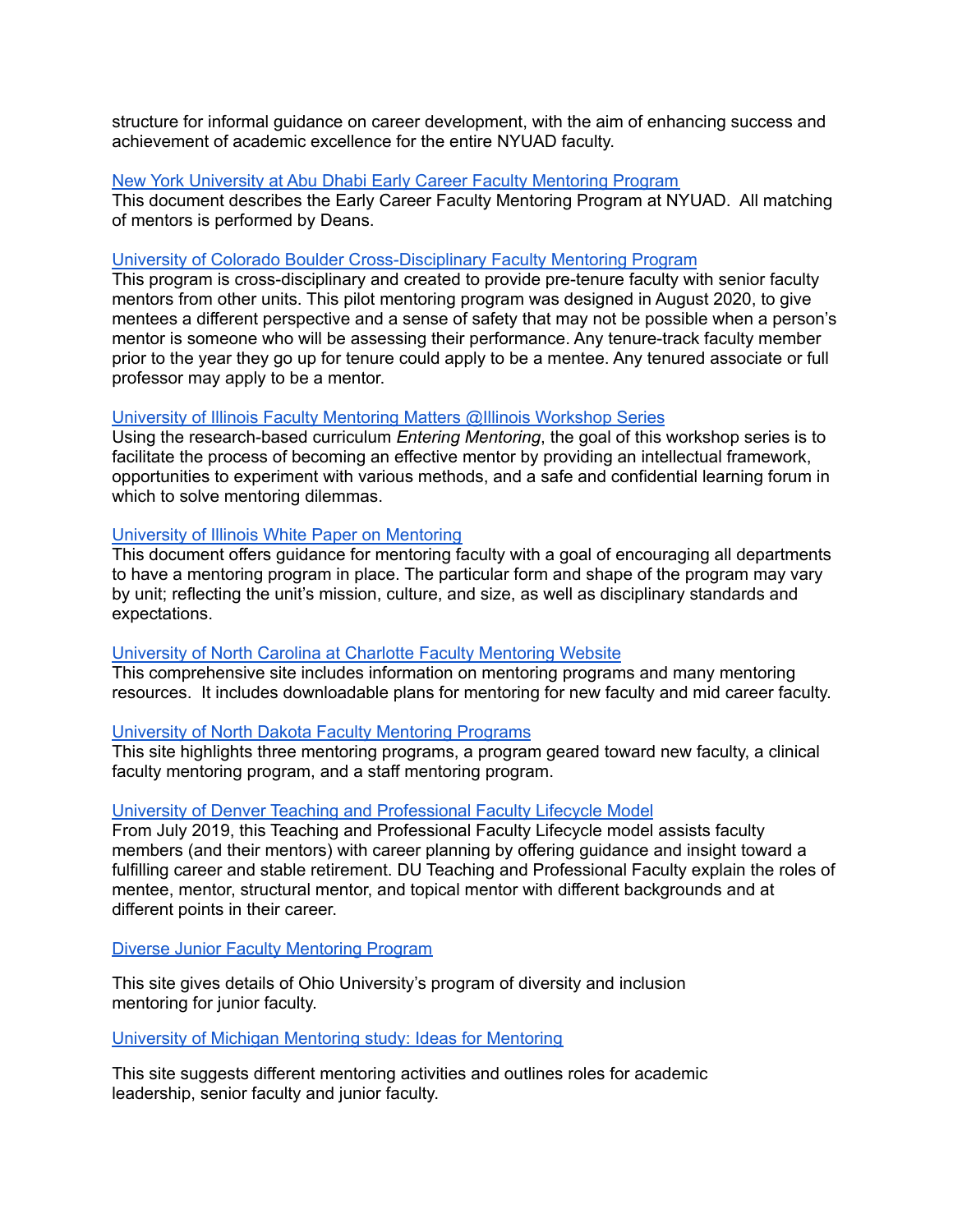## Principles and Best Practices for [Mentoring](https://vpf.berkeley.edu/mentoring/principles-and-best-practices%C2%B9)

This site provides a list of best practices from Berkeley.

## **Other Resources:**

#### University of California at Los Angeles Council of Advisors PPT [Presentation](https://www.ucop.edu/ucadvance/_files/roundtable-3/we-want-you-here-drange-lee.pdf)

This is a PowerPoint presenting information on the Council of Advisors program at UCLA from its goals though outcomes.

## MTP: Mentoring Checklists, [Agreement,](https://accelerate.ucsf.edu/training/mdp-seminar1-checklists) Minutes

This document provides templates for mentoring from University of California - SF.

## Columbia University RCR [Mentoring](http://ccnmtl.columbia.edu/projects/rcr/rcr_mentoring/foundation/index.html) Module

This module describes benefits of mentoring by providing specific roles for mentors and mentees.

Mentoring Advice for Department Chairs from University of [Washington](http://faculty.washington.edu/olmstd/research/Mentoring.html)

Research Article geared toward department heads and gives specific advice in different realms of faculty responsibility.

A Mentoring Program to Help Junior Faculty Members Achieve [Scholarship](https://www.ncbi.nlm.nih.gov/pmc/articles/PMC3965137/) Success

This research article describes UNC Chapel Hill's Bill and Karen Campbell Faculty Mentoring Program.

#### [Mentoring](https://gradschool.duke.edu/professional-development/mentoring/mentoring-resources/toolkit-cultivating-culture-mentoring) Toolkit from Duke University

This document provides a toolkit of mentoring vignettes, discussion questions, and other tools for cultivating a culture of mentoring.

#### [Exemplary](https://medicine.arizona.edu/sites/default/files/exemplary-junior-faculty-mentoring-programs.pdf) Junior Faculty Mentoring Programs

A report developed by University of Arizona Medical School that reviews five mentoring programs for junior faculty.

#### Entering [Mentoring](https://cimerproject.org/entering-mentoring/)

Mentor training materials that are designed for those who wish to implement process-based, professional development workshops for research mentors. Programs can choose a complete, pre-assembled curriculum package or build their own customized curriculum to meet program needs.

#### National Center for Faculty [Development](https://www.facultydiversity.org/) and Diversity

An online membership academy which focuses on four key areas to help you achieve extraordinary writing and research productivity while maintaining a full and healthy life off campus.

#### Monash University Malaysia, graduate supervisor [accreditation:](https://www.monash.edu/graduate-research/supervisors-and-examiners/supervisors/training) (by Dr. Vik Nair)

Our graduate research supervisor accreditation training provides research degree supervisors with the knowledge and skills they need to supervise, guide and monitor students from writing a research proposal to submitting a thesis.